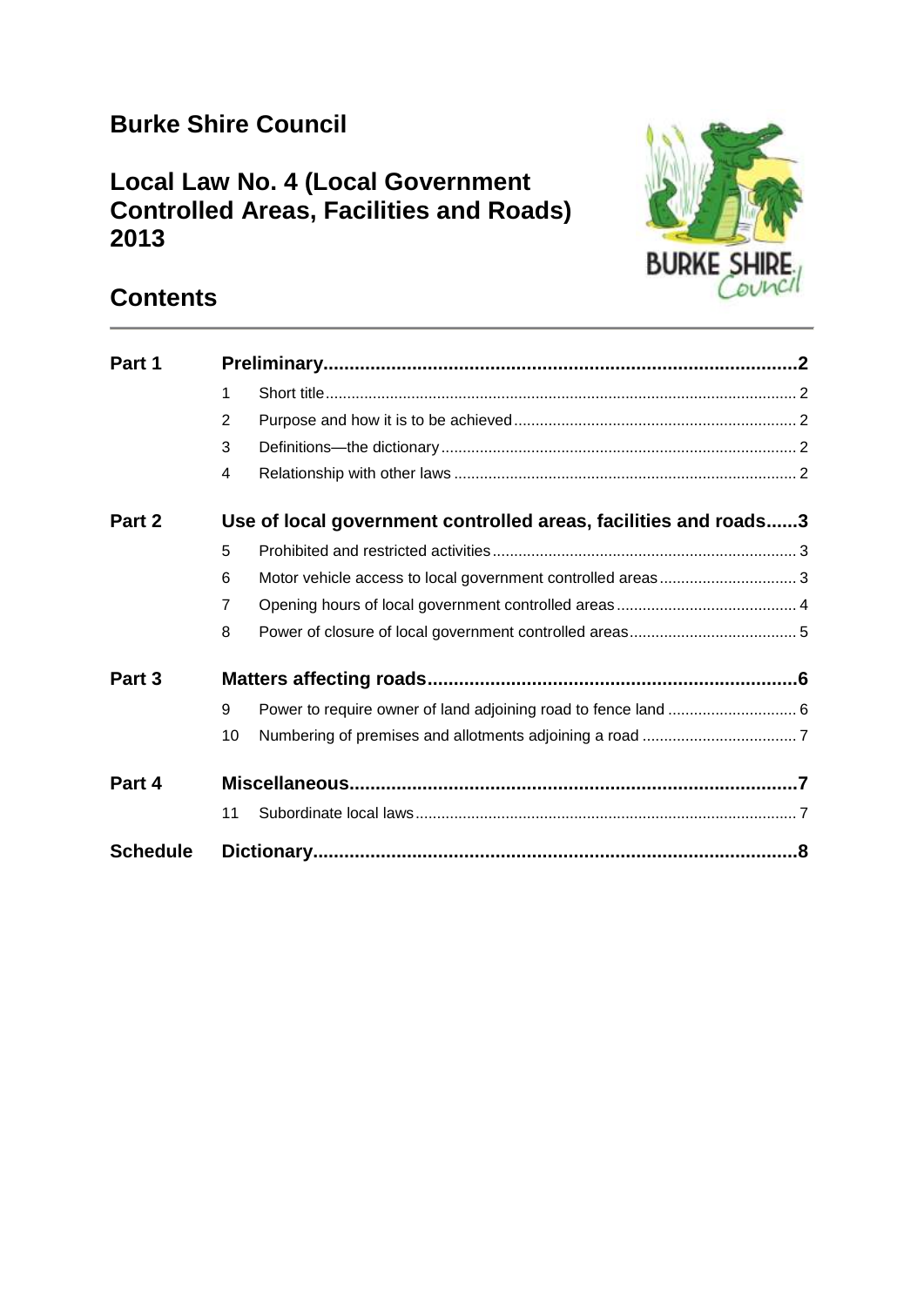## <span id="page-1-0"></span>**Part 1 Preliminary**

#### <span id="page-1-1"></span>**1 Short title**

This local law may be cited as *Local Law No. 4 (Local Government Controlled Areas, Facilities and Roads) 2013.*

#### <span id="page-1-2"></span>**2 Purpose and how it is to be achieved**

- (1) The purpose of this local law is to—
	- (a) protect the health and safety of persons using local government controlled land, facilities, infrastructure and roads; and
	- (b) preserve features of the natural and built environment and other aspects of the amenity of local government controlled land, facilities, infrastructure and roads.
- (2) The purpose is to be achieved by providing for—
	- (a) the regulation of access to local government controlled areas; and
	- (b) the prohibition or restriction of particular activities on local government controlled areas or roads; and
	- (c) miscellaneous matters affecting roads.

#### <span id="page-1-3"></span>**3 Definitions—the dictionary**

The dictionary in the schedule defines particular words used in this local law.

#### <span id="page-1-4"></span>**4 Relationship with other laws**<sup>1</sup>

 $\overline{a}$ 

This local law is—

- (a) in addition to and does not derogate from  $laws<sup>2</sup>$  regulating the use of trust land and roads; and
- (b) is to be read with *Local Law No. 1 (Administration) 2013.*

<sup>1</sup> This local law and any subordinate local law made under it do not apply to the extent of any inconsistency with a law of the State or the Commonwealth. See the Act, section 27.

<sup>2</sup> Other legislation that may be relevant in the application of this local law includes the *Land Act 1994*, the *Land Regulation 1995* and the *Land Protection (Pest and Stock Route Management) Act 2002*.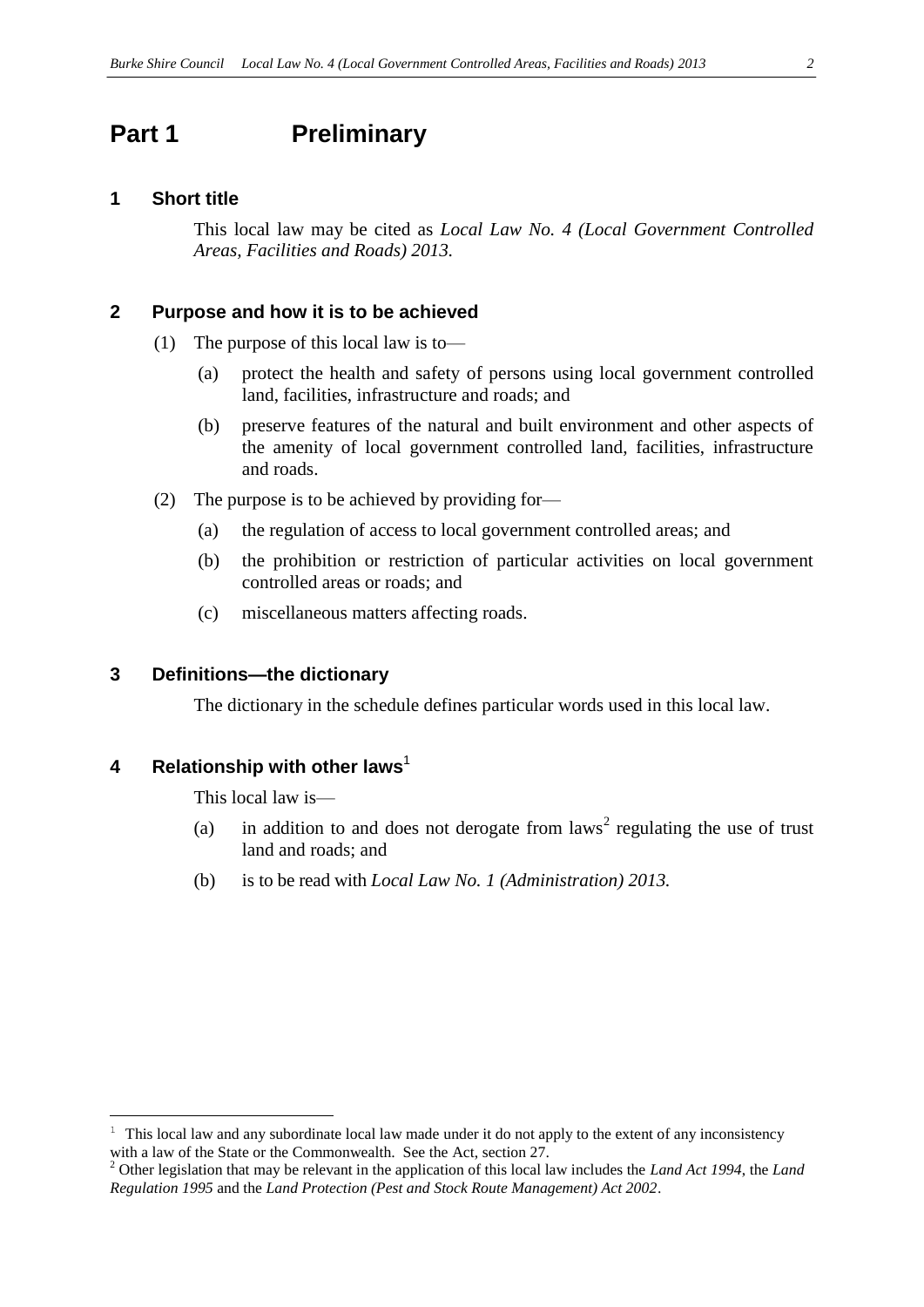## <span id="page-2-0"></span>**Part 2 Use of local government controlled areas, facilities and roads<sup>3</sup>**

#### <span id="page-2-1"></span>**5 Prohibited and restricted activities**

- (1) The local government may, by subordinate local law, declare an activity to be—
	- (a) prohibited in a local government controlled area or road (a *prohibited activity*); or
	- (b) restricted in a local government controlled area or road (a *restricted activity*).

*Example for paragraph (a)—*

The local government may declare that the lighting of fires is a prohibited activity in all local government controlled areas, in a particular local government controlled area or in a part of a local government controlled area.

*Example for paragraph (b)-*

 The local government may declare that the playing of sport generally, or the playing of certain sports, is a restricted activity in that it is restricted to particular times of the day, week, month or year in all local government controlled areas, in a particular local government controlled area or in a part of a local government controlled area.

- (2) The local government must take reasonable steps to provide notice to members of the public regarding restricted activities declared for local government controlled areas or roads.
- (3) In this section—

 $\overline{a}$ 

*reasonable steps* may include the display of a notice at a prominent place within each local government controlled area for which a declaration under subsection  $(1)(b)$  has been made, stating—

- (a) if the declaration relates to the whole area—the restricted activities for the area; and
- (b) if the declaration relates to a part of the area—the restricted activities and a description of the part of the area to which the declaration applies; and
- (c) in general terms, the provisions of subsection (4).
- (4) A person must not engage in a prohibited activity or a restricted activity.

Maximum penalty - 20 penalty units

#### <span id="page-2-2"></span>**6 Motor vehicle access to local government controlled areas**

(1) A *motor vehicle access area* is an area within a local government controlled area that is—

<sup>&</sup>lt;sup>3</sup> Local Law No. 1 (Administration) 2013 deals with activities on local government controlled areas and roads that require the local government's approval, such as commercial use of local government controlled areas and roads, alterations or improvements to local government controlled areas, and other miscellaneous regulated activities.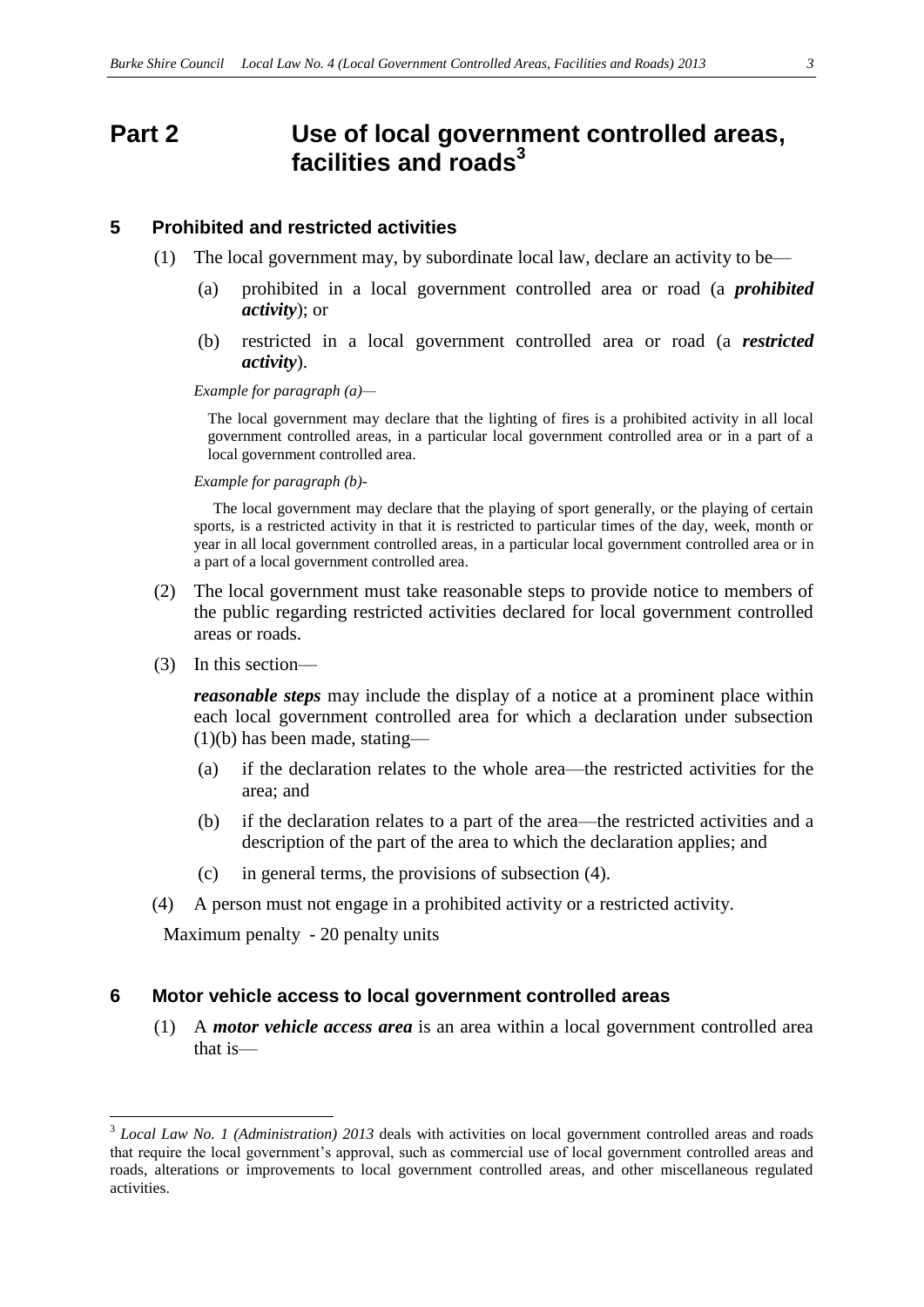- (a) a car park or roadway for which there is no sign or traffic control device indicating that vehicles owned by members of the public are excluded; or
- (b) declared under a subordinate local law for this paragraph as a motor vehicle access area.
- (2) For the purposes of *Local Law No.1 (Administration) 2013*, section 5(b), it is a prescribed activity<sup>4</sup> to bring a motor vehicle onto or drive a motor vehicle on any part of a local government controlled area that is not a motor vehicle access area.
- (3) The local government may, by subordinate local law, declare a specific type of motor vehicle (a *prohibited vehicle*) as prohibited in a specified motor vehicle access area.
- (4) For the purposes of *Local Law No.1 (Administration) 2013*, section 5(b), it is a prescribed activity<sup>5</sup> to bring a prohibited vehicle onto or drive a prohibited vehicle on the specified motor vehicle access area.
- (5) However, subsections (2) and (4) do not apply for an emergency vehicle.
- (6) The local government must take reasonable steps to provide notice to members of the public regarding—
	- (a) declarations of motor vehicle access areas under subsection (1)(b); and
	- (b) declarations of prohibited vehicles under subsection (3).
- (7) In this section—

*emergency vehicle* includes the following—

- (a) an ambulance;
- (b) a fire-engine;
- (c) a police vehicle;
- (d) another vehicle, including a tow truck, helicopter or mobile crane, if used in circumstances of an emergency.

*reasonable steps* include, as a minimum, the display of a notice at a prominent place within each declared motor vehicle access area stating—

- (a) a description of the declared motor vehicle access area; and
- (b) a description of prohibited vehicles for the area; and
- (c) in general terms, the provisions of subsections (2) and (4).

#### <span id="page-3-0"></span>**7 Opening hours of local government controlled areas**

- (1) The local government may, by subordinate local law, declare the times when a local government controlled area is open to the public (the *opening hours*).
- (2) A person must not enter or remain in a local government controlled area outside

 $\overline{a}$ 

<sup>4</sup> *Local Law No.1 (Administration) 2013*, section 6, creates an offence for a person to undertake a prescribed activity without a current approval granted by the local government. Section 7 requires that the approval be obtained under part 2 of that local law.

<sup>5</sup> See footnote 3.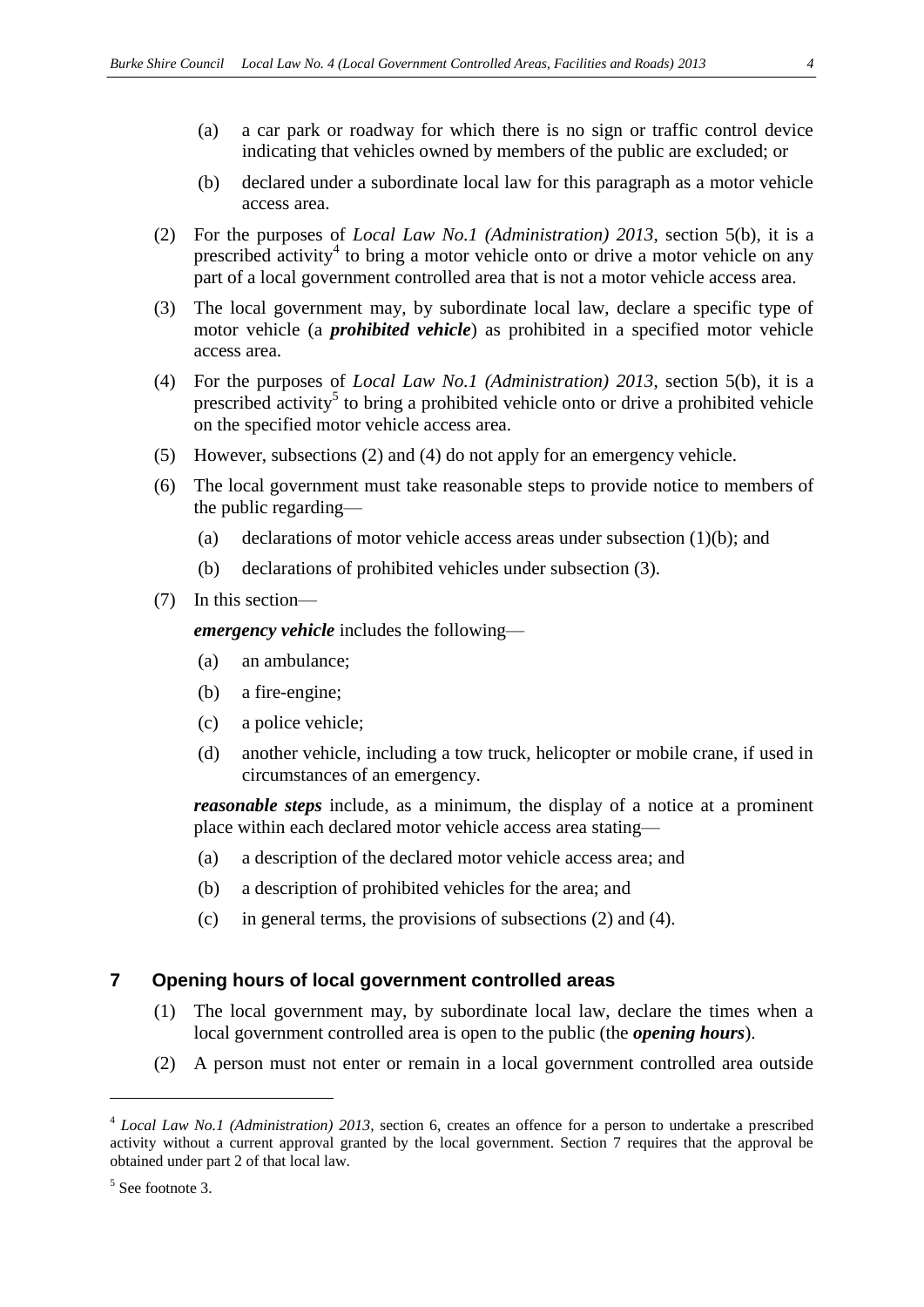the opening hours unless the person is authorised to do so by the chief executive officer<sup>6</sup>.

Maximum penalty for subsection (2)—20 penalty units.

(3) If the local government declares the opening hours for a local government controlled area under subsection (1), it must place a notice showing the opening hours at each public entrance to the area.

#### <span id="page-4-0"></span>**8 Power of closure of local government controlled areas**

- (1) The local government may, by resolution, temporarily close a local government controlled area to public access—
	- (a) to carry out construction, maintenance, repair or restoration work; or
	- (b) to protect the health and safety of a person or the security of a person's property; or
	- (c) because of a fire or other natural disaster; or
	- (d) to conserve or protect the cultural or natural resources of the area or native wildlife.
- (2) A resolution under subsection (1)—
	- (a) must state a period, not greater than 6 months, during which the area will be closed; and
	- (b) must be revoked by the local government as soon as practicable after the local government becomes satisfied that the reason for making the resolution no longer exists.
- (3) The local government may, by subordinate local law, permanently close a local government controlled area to public access for any of the following reasons—
	- (a) the conservation of the cultural or natural resources of the area, including, for example—
		- (i) to protect significant cultural or natural resources; or
		- (ii) to enable the restoration or rehabilitation of the area; or
		- (iii) to protect a breeding area for native wildlife; or
		- (iv) to manage a significant Aboriginal area in the area in a way that is consistent with Aboriginal tradition; or
		- (v) to manage a significant Torres Strait Islander area in the area in a way that is consistent with Island custom;
	- (b) protection of the health and safety of members of the public;
	- (c) protection of a facility or service in the area, including, for example, infrastructure, water supply facilities or power generating equipment;
	- (d) protection of the amenity of an area adjacent to the area;
	- (e) the orderly or proper management of the area.

 $\overline{a}$ 

<sup>6</sup> See definition of *chief executive officer* in the Act, schedule 4.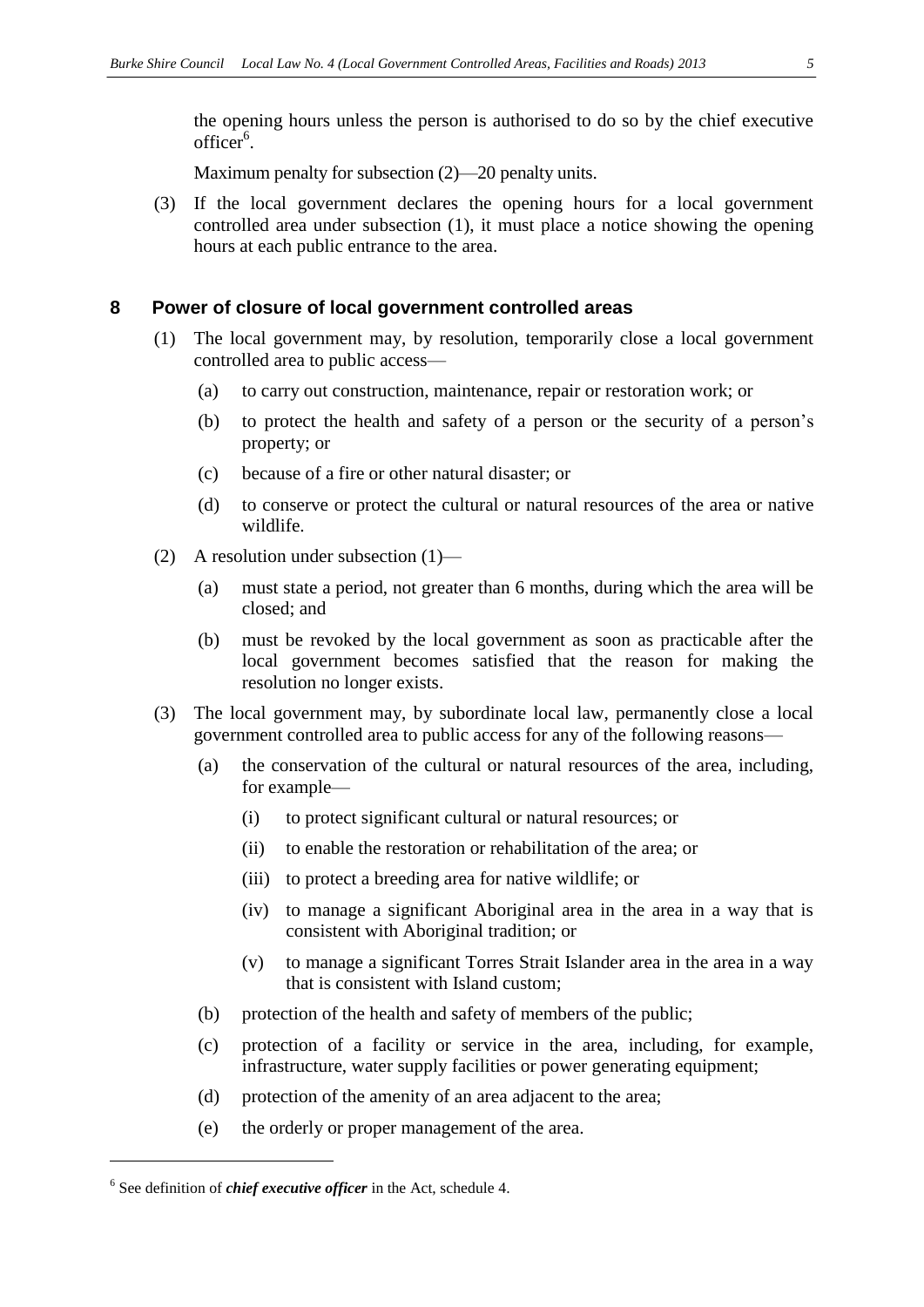(4) If the local government closes a local government controlled area under subsections (1) or (3), it must place at each public entrance to the area a notice of the closure, including a statement of the duration of the closure.

*Example—*

If the local government closes an area that is part of a wider local government controlled area, it must place notices at each public entrance to the closed area.

(5) A person must not enter or remain in a local government controlled area while it is closed to public access under this section, unless the person is authorised to do so by the chief executive officer.

Maximum penalty for subsection (5)—20 penalty units.

(6) In this section—

*significant Aboriginal area* see the *Aboriginal Cultural Heritage Act 2003*, section 9.

*significant Torres Strait Islander area* see the *Torres Strait Islander Cultural Heritage Act 2003*, section 9.

## <span id="page-5-0"></span>**Part 3 Matters affecting roads**

#### <span id="page-5-1"></span>**9 Power to require owner of land adjoining road to fence land**

- (1) This section applies if, in the local government's opinion, it is necessary for land adjoining a road to be fenced to prevent the risk of—
	- (a) animals escaping from the land onto the road; or
	- (b) interference with the safe movement of traffic or the safe use of the road.
- (2) The local government may, by giving a compliance notice<sup>7</sup> to the owner—
	- (a) if the land is not currently fenced—require the owner to fence the land; or
	- (b) if a current fence on the land is in disrepair—require the owner to repair or replace the fence.
- (3) The local government may, by subordinate local law, set out the minimum standards with which the fence must comply.
- (4) In this section—

 $\overline{a}$ 

*animal* does not include a native animal, feral animal or pest animal.

*feral animal* see *Animal Care and Protection Act 2001*, section 42. *pest animal* see *Animal Care and Protection Act 2001*, section 42*.*

<sup>7</sup> See *Local Law No.1 (Administration) 2013*, section 27, regarding the requirements for compliance notices.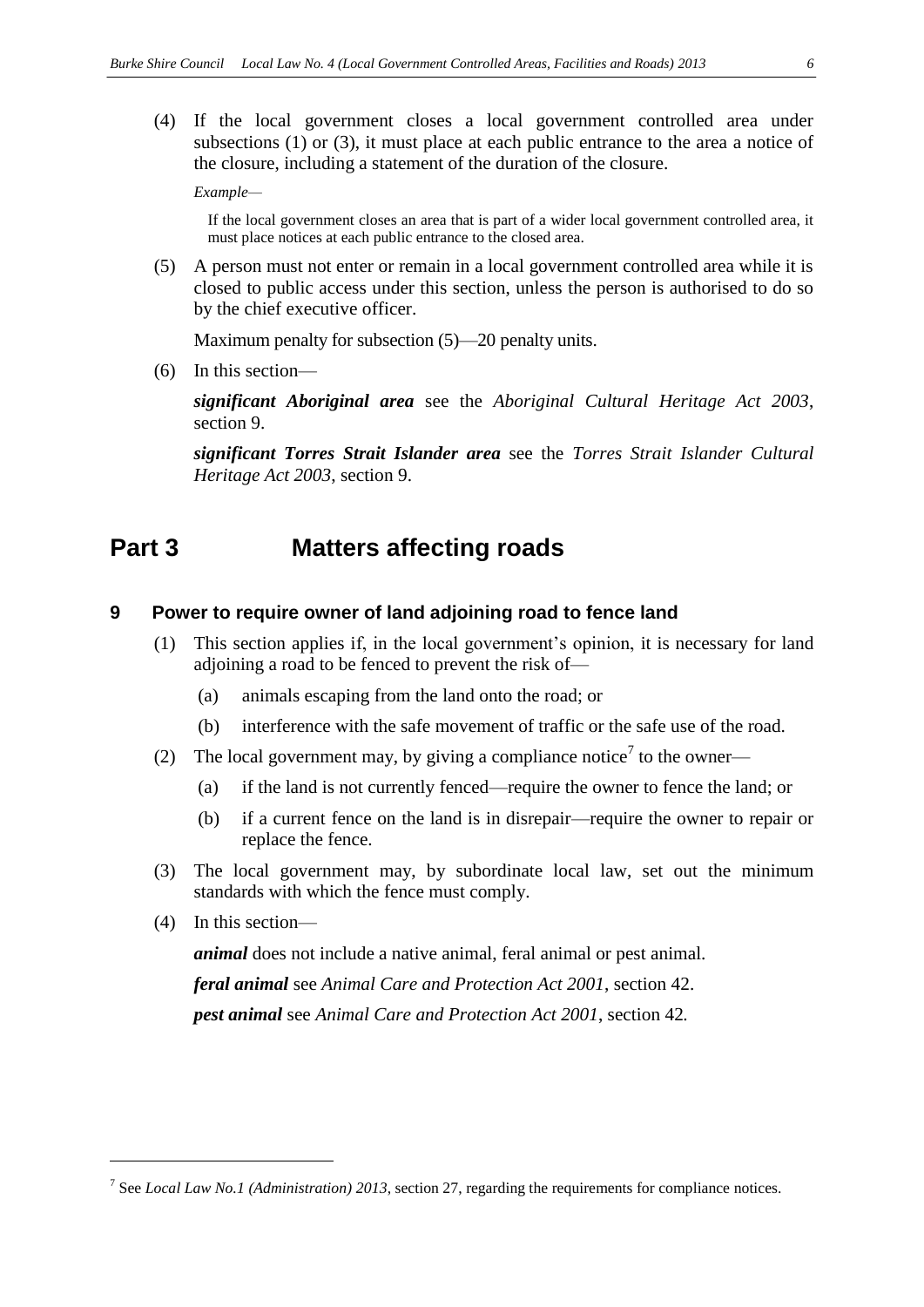## <span id="page-6-0"></span>**10 Numbering of premises and allotments adjoining a road<sup>8</sup>**

(1)An owner of land must not adopt a number for a building or allotment that is inconsistent with a numbering system adopted by the local government under this section.

Maximum penalty for subsection  $(1)$ —10 penalty units.

(2) An owner of land (other than vacant land) must display the number allocated so as to be easily identified from the adjoining road.

Maximum penalty for subsection (2)—10 penalty units.

## <span id="page-6-1"></span>**Part 4 Miscellaneous**

### <span id="page-6-2"></span>**11 Subordinate local laws**

The local government may make subordinate local laws about—

- (a) the declaration of prohibited activities or restricted activities; $9$  or
- (b) the declaration of motor vehicle access areas; $^{10}$  or
- (c) the declaration of prohibited vehicles;  $11$  or
- (d) the opening hours for a local government controlled area;<sup>12</sup> or
- (e) closing a local government controlled area to public access;  $^{13}$  or
- (f) minimum standards for fences on land adjoining a road.<sup>14</sup>

 $\overline{a}$ 

<sup>&</sup>lt;sup>8</sup> See the Act, section 60, regarding control of roads by a local government.

 $9^9$  See section 5(1).

 $10$  See section 6(1).

 $11$  See section 6(3).

 $12$  See section 7(1).

 $13$  See section 8(3).

 $14$  See section 9(3).